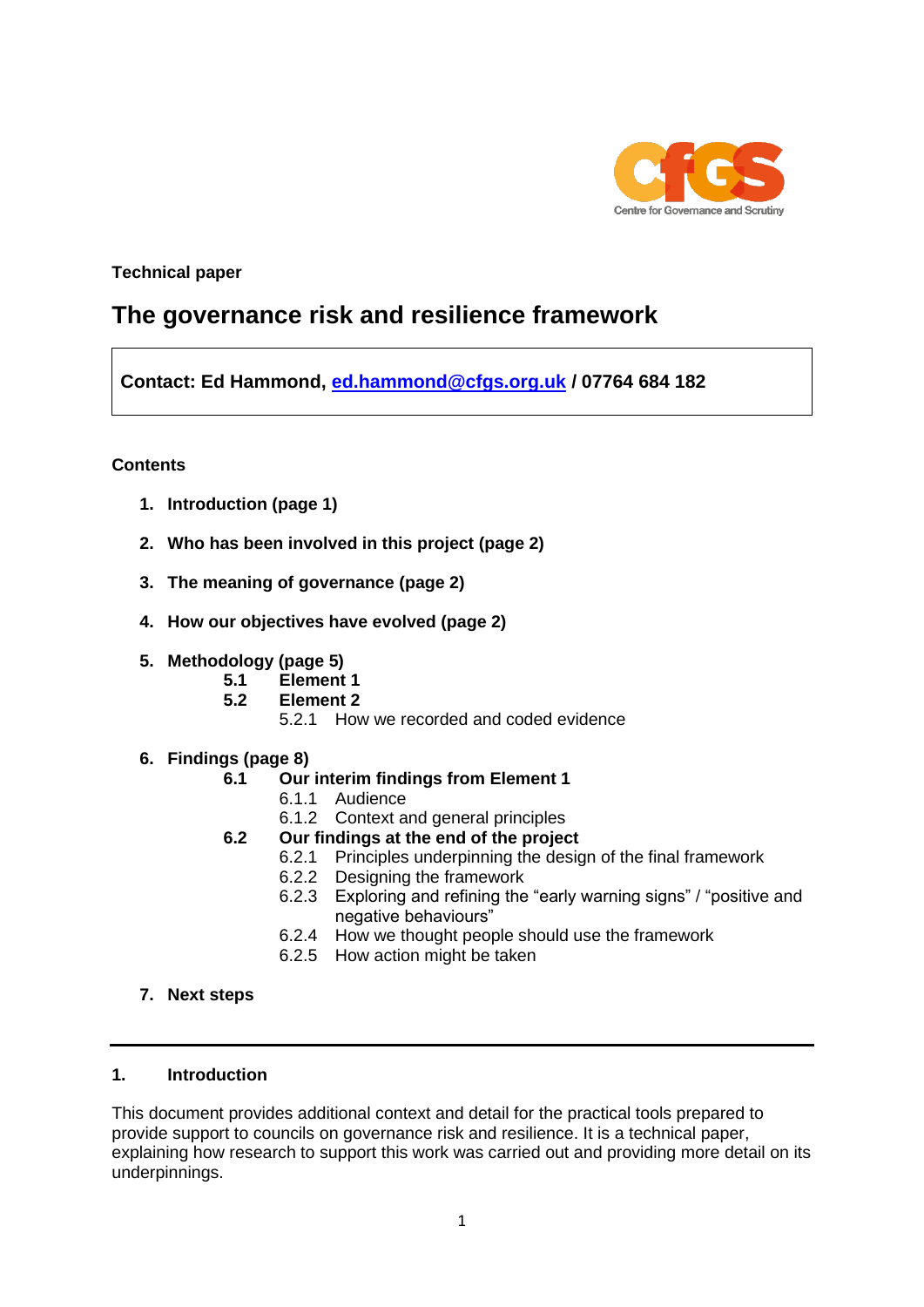# **2. Who has been involved in this project**

This project has been carried out by the Centre for Governance and Scrutiny (CfGS) and Localis.

The project has been supported by:

- The Local Government Association:
- The Ministry of Housing, Communities and Local Government;
- The Chartered Institute of Public Finance and Accountancy;
- Local Partnerships;
- Trowers & Hamlins.

## **3. The meaning of "governance"**

By "**governance**" we mean the systems and relationships which exist to support a council to be effective, well run and accountable. Good governance exists to ensure that councils achieve their intended sustainable economic, societal and environmental outcomes while acting in the public interest at all times.

Core elements of governance include but are not limited to:

- Obeying the law and complying with what is set out in the council's constitution and other governing documents. These are the basic systems and structures underpinning how decisions are made. They involve making decisions which enhance public value:
	- o Consciously, for example by clearly following agreed, well understood steps in the decision-making process;
	- o Transparently, through the facilitation of open debate, and through engagement and participation from those affected;
	- o In a timely, planned manner;
	- o With knowledge of available options and using judgement to make informed choices with accurate consideration of risks;
	- o With a view to monitoring and understanding outcomes, with results being reported and action to improve being taken as necessary;
	- o In an environment of trust and respect where roles are clearly understood.
- The relationships between key individuals in leadership positions (and other stakeholders in other positions).
- The relationships between those individuals and stakeholders and the wider public how power is understood as a feature of decision-making, and how we seek to share it;
- How attitudes to all of the above influence and direct a council's culture with respect to decision-making and accountability.

These elements align broadly with those set out in the CIPFA/IFAC "International Framework: Good Governance in the Public Sector" (2014).

## **4. How our objectives have evolved**

In 2018 we produced research with Localis entitled "Decline and fall". This research was the precursor to this project. It explored issues around failure, and central Government intervention. The objectives of that work were to:

Set out a typology of failure which gives a sense of how councils decline and fall, and the points along that slope where earlier intervention could arrest that failure;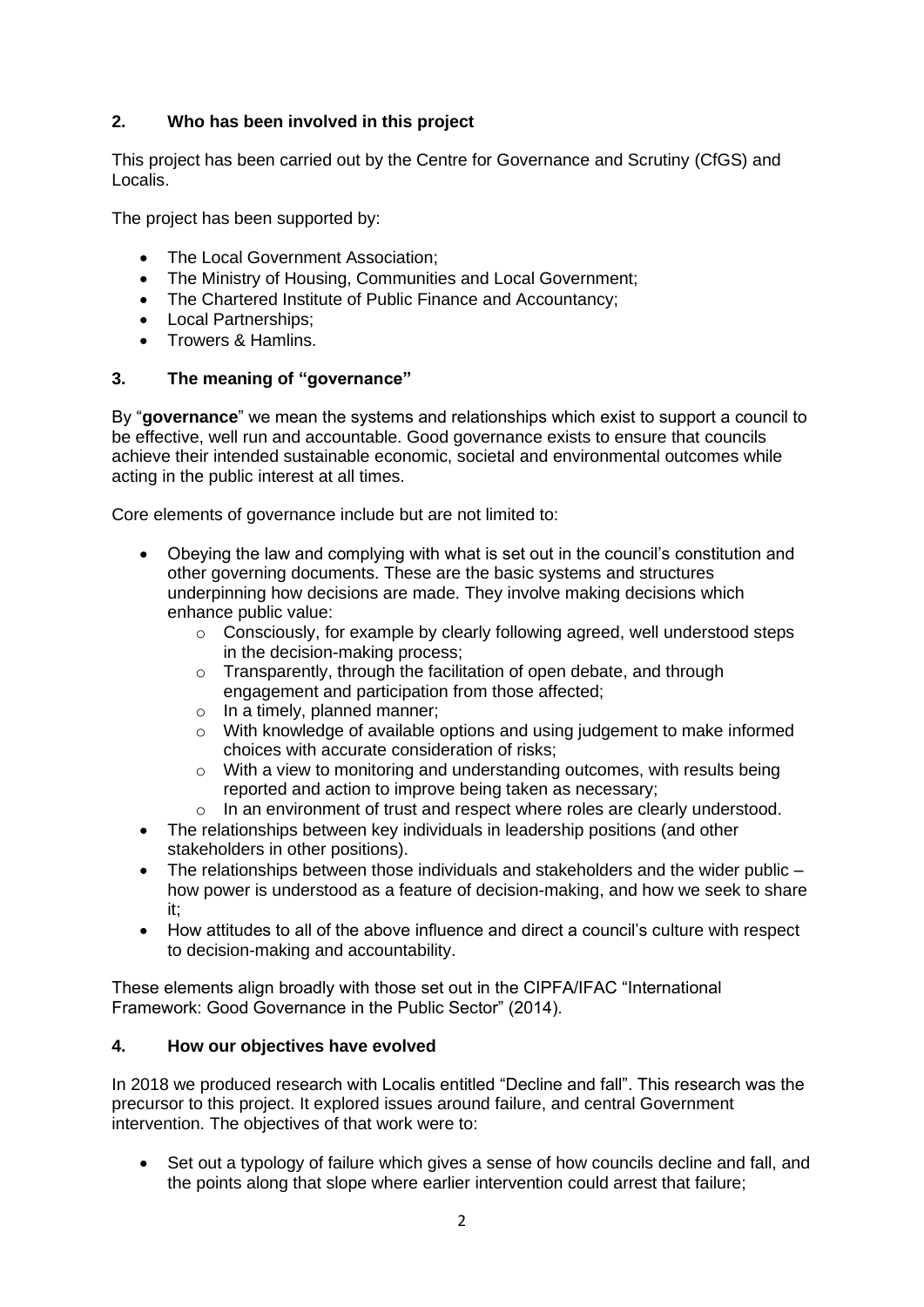- Think about the current systems for intervention and support within the sector, and whether they match the needs identified in this typology;
- Think about the experiences of those subject to intervention, support and oversight, and how those experiences might influence our thinking;
- Given the above, take part in a conversation with others in and beyond the sector to come up with practical suggestions about what we might need to change.

In order to understand risk to governance, we needed to understand failure – how it emerged, and how recovery happened. By understanding the small number of councils who have gone through this experience and the road that led them there, we had confidence that we would be able to understand how and where those earlier experiences – two, three, five years before failure became publicly evidenced – might have relevance to councils more generally. Exploration of this idea provided the foundation of this project. We considered that we could develop some "early warning signs" of risk to governance – the kind of signs that, if left unattended to, could in due course develop into evidence of failure.

In doing this, and in setting out to investigate what "early warning signs" might look like, we made the following early assumptions, which we wanted to test:

- Failure is a slippery slope, a process not an event. There is no obvious start and end point;
- Failure is driven by culture and mindset. The presence of "unknown knowns" seems to be an important feature – features of the council's failure (or risk profile) that are widely, tacitly understood by senior officers but never articulated because they challenge a prevailing orthodoxy;
- Failure can be thrown into relief by a particular set of circumstances but it may not be caused by those circumstances, and those circumstances may not themselves be an automatic consequence of the failure.

We also sought to explore whether anything inherent to structural governance forms would impact on risk and resilience – for example, whether the organisation of committees or a council's formal governance option made it, inherently, more susceptible to risk than any other council. Our assumption was that this would prove exceptionally difficult to prove or disprove, and that the presence or absence of certain structures was more likely to be a symptom of cultural challenges rather than a cause of them. However, we recognised that there was a complex interaction between structures and culture, and that this is undoubtedly an issue that will need to be explored further by others.

We considered that failure could exist in four forms:

- **A failure of culture**. A failure of managerial and political leadership, a breakdown in both external and internal communications, evidence of introversion and defensiveness in how the organisation operates and makes decisions. This might be expressed as a kind of corporate dysfunction. It is quite possible for a council that is failing culturally to continue to deliver services competently and legally.
- **A failure of service.** An inability to understand the intersection between statutory and non-statutory services and how risk factors around specific services (social care, children's services, libraries, waste collection and so on) can have an impact on corporate health. Particular risk factors can include changes in personnel and leadership, increases in demand due to national or demographic factors, market failure and issues with governance (including contract oversight). This is about a failure to understand the needs of local people in how services are designed and delivered. A council can experience failure in a specific service without failing as a corporate entity.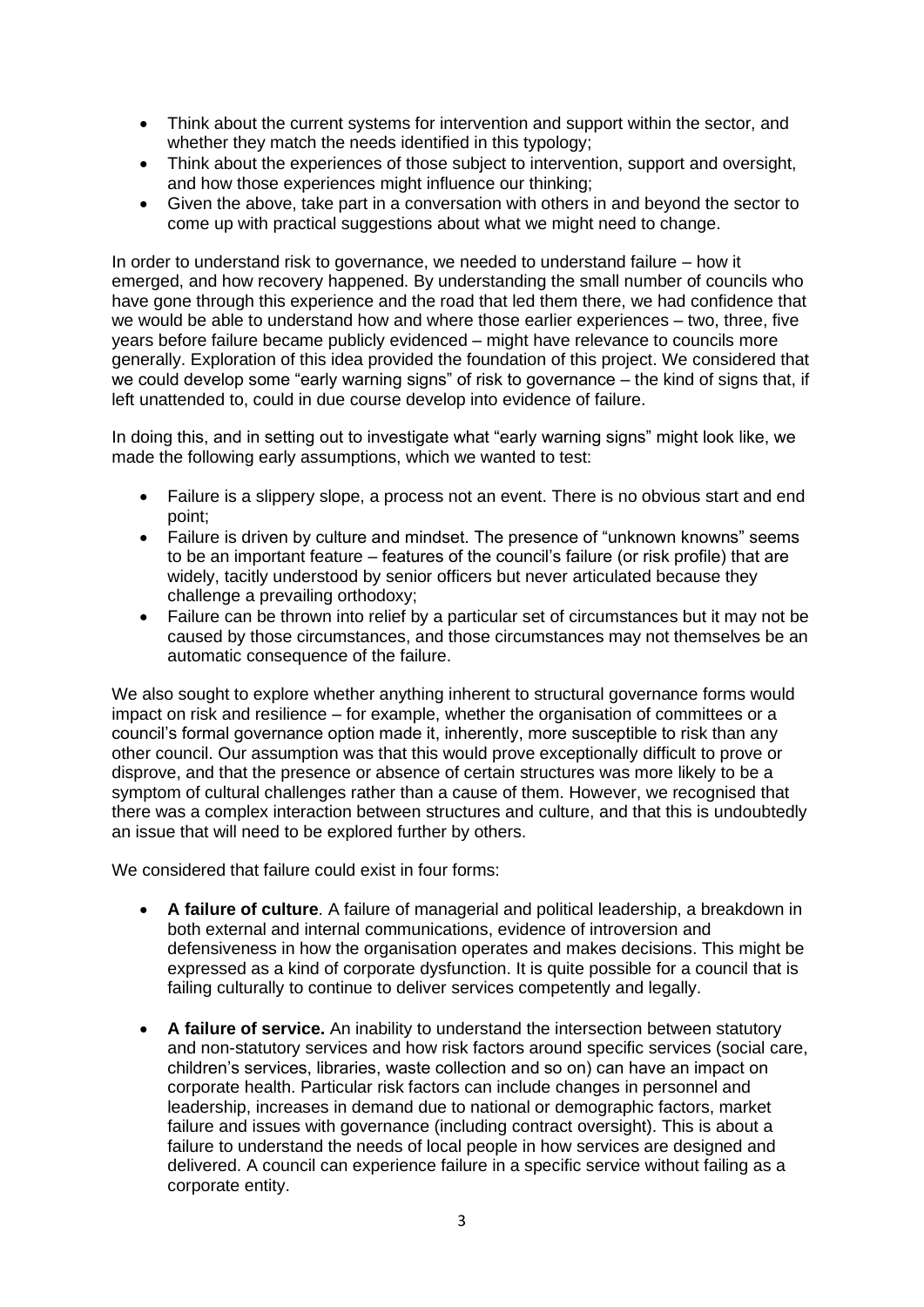- **A failure of function.** A failure to conform to legal and functional requirements in managing business, making decisions and delivering services on an internal basis. This goes hand in hand with cultural failure but is distinct – this is to take account of the fact that a council can be failing culturally while still continuing to adhere to strong internal systems and processes;
- **A failure of duty.** This is also about adherence to the law in respect of the council's formal service delivery requirements, and is an adjunct to both the failure of function and failure of service. It also connects to an authority's work with partners – through the intersection with the wider public service landscape and neighbouring councils.

This constituted a typology that we planned to further explore through practical research.

We set ourselves a number of questions:

- We recognised that we were making the assumption that a more rigorous system for the prevention of local government failure will involve an evolution of our existing systems rather than a wholesale return to the drawing board. We thought that the basics of Sector Led Improvement (SLI with formal intervention as a longstop felt instinctively right – elements of the system need strengthening but it is difficult to think of how a new system would be designed from scratch. Was this right? Answering this question was important because although our research was not centred on failure per se, the improvement system for local government provides the context in which our work sits;
- Does our typology (above) stand up to scrutiny when judged against people's practical experience of scrutiny at local level?
- How can we translate the typology into something meaningful? How could it be translated into the foundation for meaningful change?
- What does "meaningful" change actually look like? We were not convinced that a kind of toolkit for "identifying failure" or a checklist type approach would work. We considered that some kind of approach which engages with culture and mindset in councils has to be at the heart of any practical support but if so, what would it look like?
- Who needs to play a part in making this happen? What is the role, for example, of statutory officers at a local level, of local networking, of partnerships? What is the role of members and political parties, locally, regionally and nationally?
- Is the nature of risk around governance so bespoke that trying to establish common themes impossible, at least in a way that is consistent?

On the basis of this we had a range of conversations with leading sector organisations in 2019. From these conversations emerged the consortium who have supported this project.

On the basis of this set of assumptions we set out an evidence gathering framework for this project. We concluded that we wanted:

- To produce a toolkit which will support councils to understand where early warning signs might exist of risk to resilience in governance;
- To provide the tools necessary for councils to learn from and plan to mitigate these risks;
- To engage with the mindset, behaviours, values and attitudes necessary in order to take action on the above;
- To ensure that the end product would focus on the management of risk, rather than "recovery from failure". The logic was to be able to identify ways in which councils and their partners could seek to use local insight to mitigate the risk of failure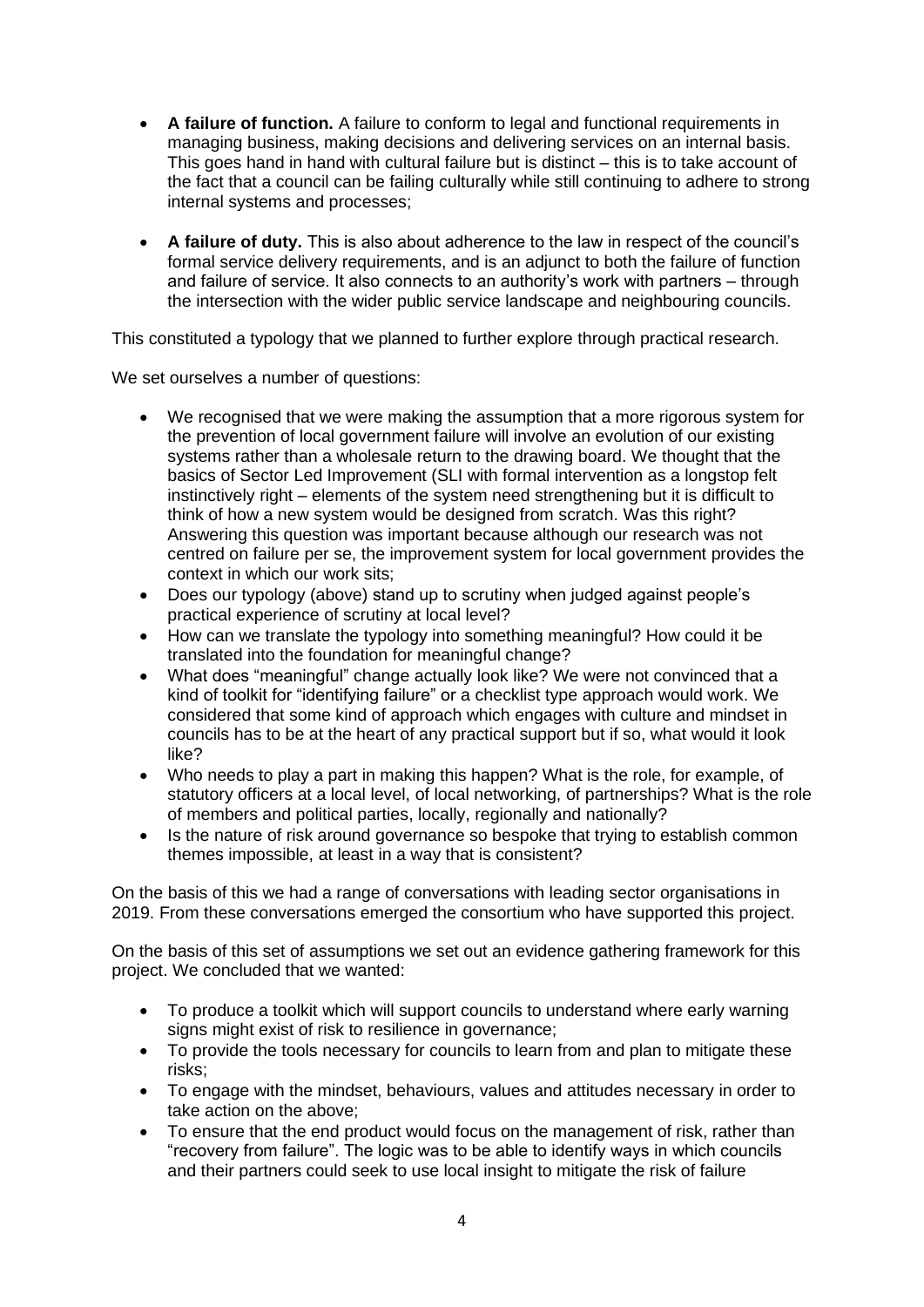happening in the first place. This is the reason why "failure" and the specific circumstances surrounding it are not features of the final framework.

To deliver these aims, we resolved to focus on the following research questions:

- a) What early warning signs might suggest that risks to resilience in governance might be heightened?
- b) How and where did this evidence present itself in relation to councils who have gone through this experience before?
- c) What general advice would those with experience of managing governance risk in councils which have experienced it give to other councils?
- d) How can government and other national bodies best support councils to be more resilient in their governance arrangements?
- e) What form should a thinking toolkit based on self-assessment take?
- f) How should we expect that such a toolkit be used to consider and take action on governance resilience and risk?
- g) How might such a toolkit be improved?
- h) How might such a toolkit be used by councils?

We concluded that the end result would have two parts.

The main part would be a toolkit, which would:

- 1. Provide a mechanism that will help councils consider if their corporate governance functions have resilient capabilities. Action is led by the "golden triangle" of key statutory officers within a council, but others have leadership responsibilities as well.
- 2. Describe the behaviours, processes and strategies that might be associated with resilient capabilities and challenge and support councils to develop the critical abilities to recognise how and where such features are present
- 3. Outline the stages of resilience and help councils' question if their corporate governance is able to anticipate, cope and adapt to risk
- 4. Include suggestions for how corporate resilience might be considered in a way that fits the circumstances of each individual council

We also wanted to produce a supplementary portion, to go into more detail about the research we have good with the aim of transparency on how the contents of the toolkit have been arrived at. This is that document.

### **5. Methodology**

The research had two elements. The products of both can be found in our findings section, below.

### **5.1 Element 1**

**Element 1** was national research. This involved desktop research to ensure that we fully understood the broad context of sector-led improvement, and conversations with national sector bodies to understand the ways in which national bodies support local councils to address weakness and to improve.

We wanted to use this to test some of the assumptions that we had identified in our earlier research, and to refine the evidence framework for Element 2.

On the basis of our research in Element 1 we built a prototype, which we aimed to test during the case study parts of Element 2, below. Elements of this prototype eventually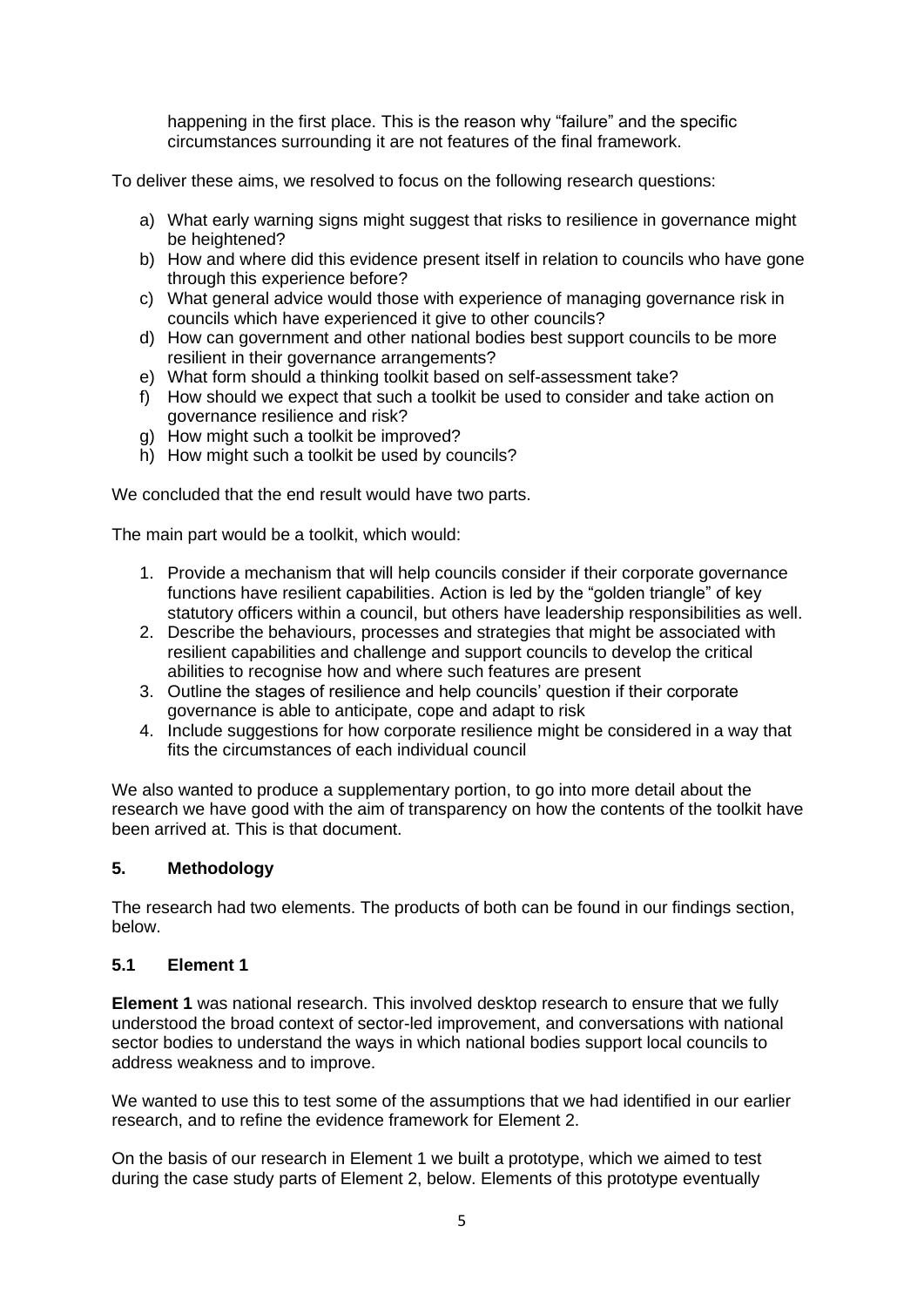formed our framework, the characteristics supporting that framework, and the behaviours which described the characteristics.

*Fig 1: Prototype prepared at the end of Element 1.* Adapted from Duchek, S., 2019. Organizational resilience: a capability-based conceptualization. *Business Research,* with additions from the Francis report\*, Casey report+, Caller report<sup>±</sup> and the CfPS K&C report<sup>%</sup>

| Anticipation                                                    |                                                              | Coping                                                                              |                                                                    | <b>Adapting</b>                                             |                                                                                 |
|-----------------------------------------------------------------|--------------------------------------------------------------|-------------------------------------------------------------------------------------|--------------------------------------------------------------------|-------------------------------------------------------------|---------------------------------------------------------------------------------|
| <b>Observation</b>                                              | <b>Preparation</b>                                           | <b>Acceptance</b>                                                                   | <b>Solutions</b>                                                   | <b>Learning</b>                                             | <b>Organisationa</b><br>I change                                                |
| Environment<br>scanning                                         | Recovery<br>plans                                            | Knowing limits                                                                      | Sensemaking                                                        | Reflection                                                  | Higher level<br>learning                                                        |
| Picking up<br>weak signals                                      | <b>Simulations</b>                                           | Inviting doubt                                                                      | Improvisation                                                      | Building a<br>knowledge<br>base                             | New norms,<br>value and<br>practices                                            |
| Valuing<br>outside<br>knowledge                                 | <b>Building</b><br>relationships                             | Understandin<br>g the<br>environment                                                | Temporary<br>teams                                                 | Learning<br>from<br>experience                              | Cultural<br>readjustment                                                        |
| Market<br>research                                              | Training                                                     | Awareness<br>and<br>acceptance of<br>failure                                        | Informal<br>networks                                               | Day-to-day<br>knowledge<br>exchanges                        | Change<br>management                                                            |
| Using<br>gatekeepers                                            | Expecting<br>the<br>unexpected                               | Ensure<br>openness,<br>transparency<br>and candour<br>about matters<br>of concern*+ | Generating<br>ideas                                                | Learning<br>from the<br>experiences<br>of others            | Strategic<br>planning                                                           |
| Connecting<br>with residents <sup>%</sup>                       | Ensure<br>accountabilit<br>y for leaders<br>and<br>managers* | Assuming<br>responsibility*                                                         | Co-ordination                                                      | Appreciating<br>the value of<br>corporate<br>memory*        | Overcoming<br>resistance to<br>change                                           |
| Paying<br>sufficient<br>attention to<br>causes for<br>concern*+ |                                                              | Sharing<br>concerns with<br>scrutiny <sup>±</sup>                                   | Collective<br>approach                                             | <b>Address</b><br>past<br>weaknesses<br>$\ddot{}$           | Change agents                                                                   |
| Openly<br>measure and<br>understanding<br>performance*          |                                                              |                                                                                     | Implementatio<br>n                                                 | Using<br>inspection to<br>learn and<br>improve <sup>+</sup> | A public<br>centred<br>culture*/<br>focussing on<br>what matters <sup>%</sup>   |
| Listening to<br>whistle<br>blowers <sup>+</sup>                 |                                                              |                                                                                     | Responding to<br>internal and<br>external<br>concerns <sup>±</sup> |                                                             | Fundamental,<br>shared<br>standards*                                            |
| Communicatin<br>g with<br>knowledgeable<br>agencies*            |                                                              |                                                                                     |                                                                    |                                                             | Recruitment,<br>education and<br>training<br>supports the<br>common<br>culture* |
| Listening to<br>different<br>voices <sup>%</sup>                |                                                              |                                                                                     |                                                                    |                                                             |                                                                                 |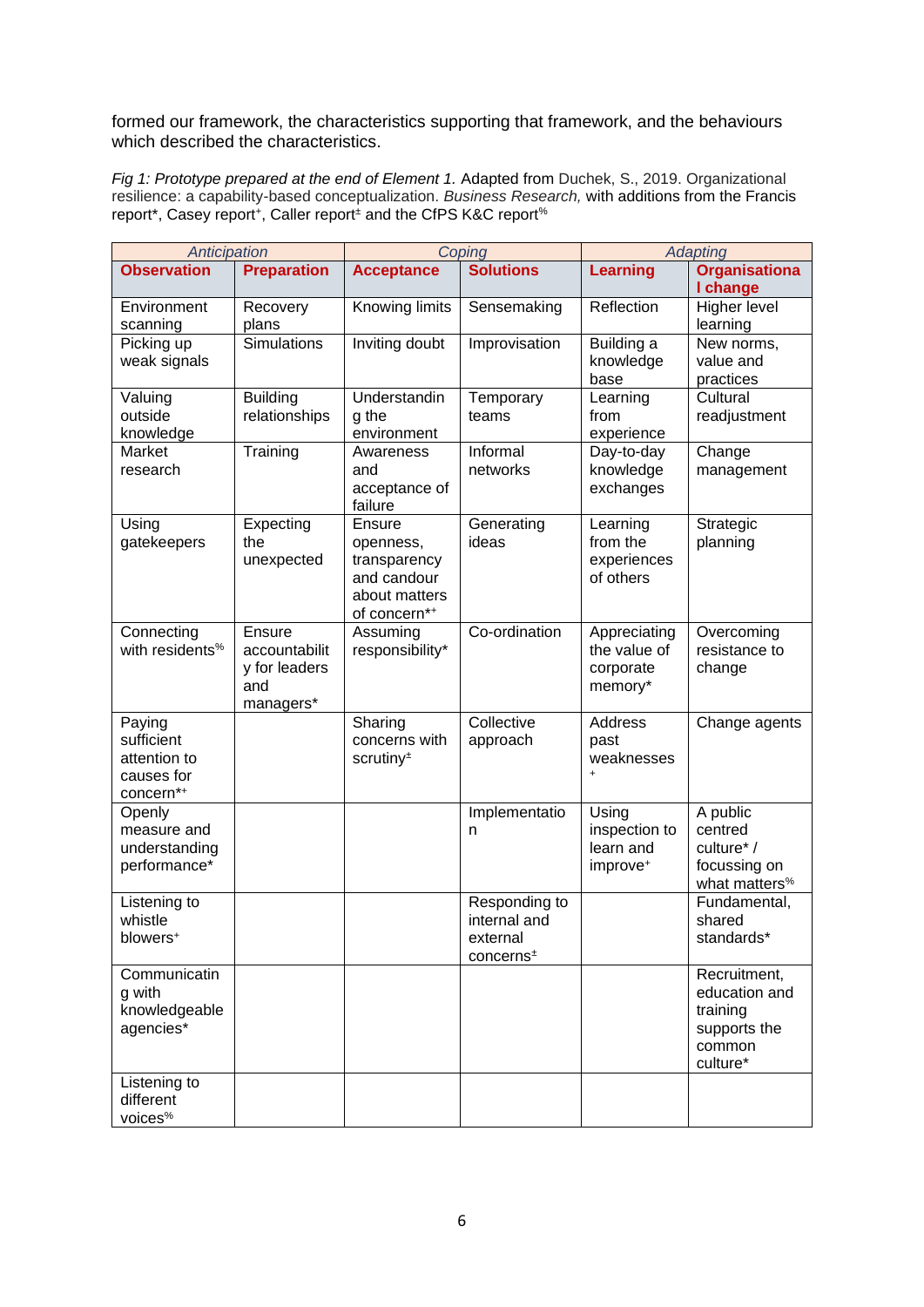## **5.2 Element 2**

**Element 2** took a mixed-method case study approach that allowed for the investigation of early warning signs of risks to resilience in governance across five councils (originally we had planned for six). In these five councils, risks led to challenges with governance which required conscious effort to address (with those risks in some cases leading to failure). In all cases, changes in mindset and attitude were necessary to effect improvements.

As with all case studies, the cases were identified and developed to provide a chain of evidence to create a narrative of the event<sup>1</sup>. Because we wanted the work to evidence governance challenge, we selected a couple of councils who had experienced formal and informal intervention, because there was significant documentary evidence relating to their experience (in particular, evidence from external sources such as inspection and oversight).

Case studies were offered anonymity; for more than one, challenges around improvement continue, and we considered that in the interests of candid and frank exchange of views (and to eliminate the possibility that individual interviewees might go on to be identified based on our final findings) it was sensible to offer and maintain this confidentiality for all, despite the fact that a couple of councils were quite willing to speak publicly.

For each area the range of research methods employed to investigate case studies included:

- Analysis of demographic and socioeconomic data to provide a picture of the local population needs;
- Semi-structured interviews to explore the perspectives of key actors. Our aim was to carry out ten or more interviews with people in leadership positions in our case study authorities – now, as challenges were being experience, and in the runup to that happening. As the interview process was drawing to an end the threat of the pandemic was emerging, and as such we did not hit our overall target. In all 42 interviews were carried out;
- Desk-based research consisting of a literature review of governance risk and resilience in a local context and document analysis to develop insights on the lead-up to those risks becoming most apparent. This included:
	- o The identification of a point of inflection in each case (where failure, or a particular challenge to governance, became apparent);
	- o Analysis of paperwork. We identified a "menu" of documentation which we thought would include a range of internal and external material.

Our original plan was that review of documentary evidence would be an extremely significant component of this work. As we progressed, it became apparent that relational factors – often not carefully documented – were likely to be more important. As such, we reprofiled the research to focus more on the interview element. We ended up focusing on the following key incidents in the life of each case study authority:

- The agreement of the council's budget;
- The agreement of the Annual Governance Statement;
- The agreement of the council's corporate plan;
- The agreement of the council's organisational development strategy (where present);
- Annual reviews of performance, finance and risk data (usually at the end of the financial or municipal year).

<sup>1</sup> Yin, R.K., 2009. How to do better case studies. *The SAGE Handbook of Applied Social Research Methods*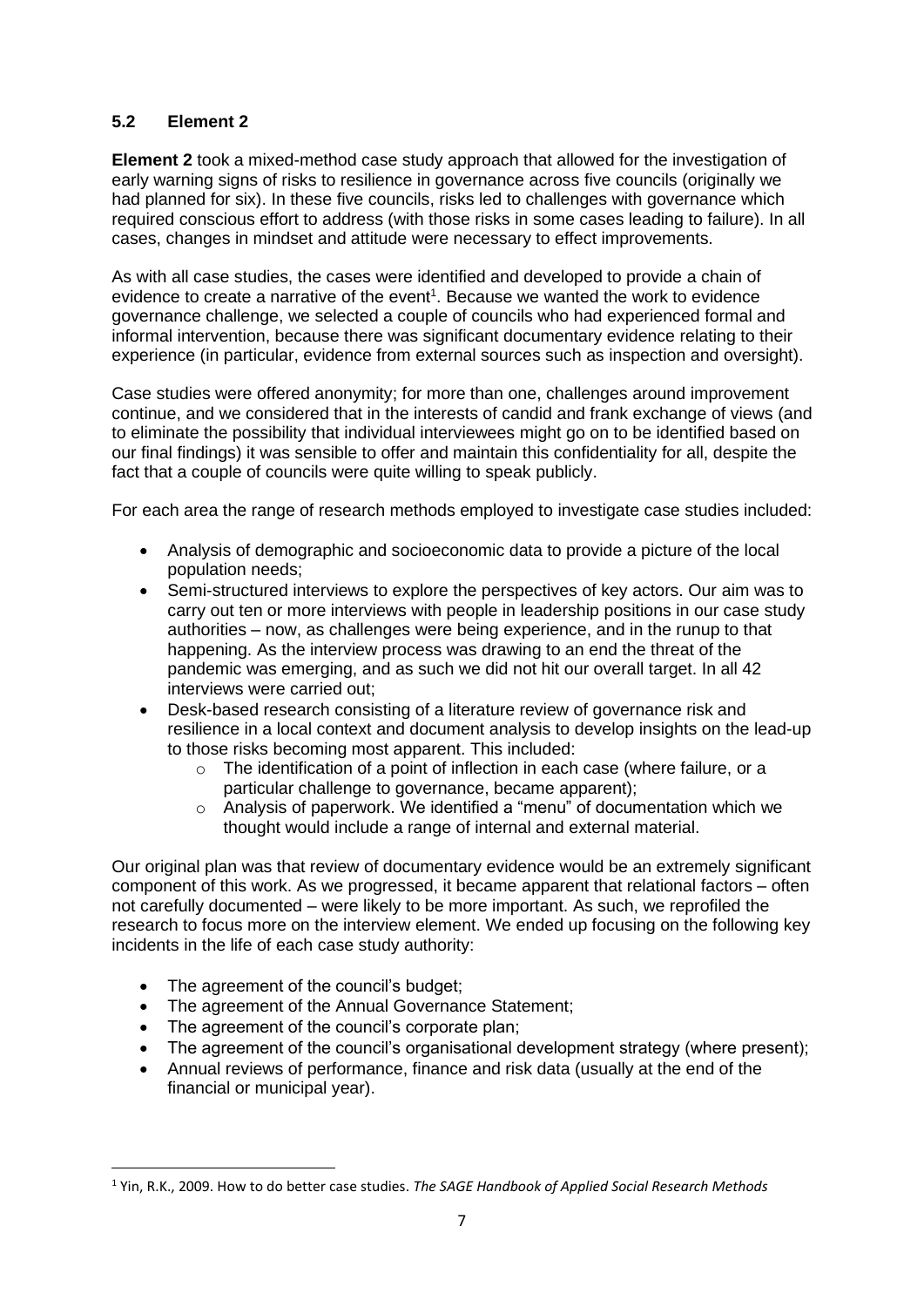We also looked at information relating to each council's improvement activities. These included:

- Improvement and recovery plans (either imposed by outside bodies or developed locally);
- Culture change and organisational development plans which have engaged with improvement and recovery; Particularly, member activity overseeing, driving and challenging the improvement process.

The case studies were used to test and refine our understanding of the themes common to challenges around risk to resilience of governance. This understanding, and our understanding of the themes and the evidence supporting them, were used as the basis for developing the toolkit.

### 5.2.1 How we recorded and coded evidence

We captured evidence as standalone "evidence statements", captured via note-taking during activities. A summary note, including key statements, was provided for each activity. Summary notes were coded using QDA Miner, with codes reflecting the principal questions and research topics. Analysis was carried out by the project team. This involved several synthesis meetings. The main synthesis meeting was carried out remotely in March 2020. At this point the COVID-19 pandemic resulted in the final stages of the research being postponed; work restarted in autumn 2020, when we held two roundtable meetings with people from our case study councils to explore and test our findings.

## **6. Findings**

# **6.1 Our interim findings from Element 1**

### 6.1.1 Audience

We knew that the product was "for everyone" in the sense that good governance is a collective responsibility. But ownership and leadership are important. As a start, the evidence we gathered suggested that the "golden square" (i.e. the golden triangle of Head of Paid Service, MO, CFO plus the Leader) is the primary group with the responsibility for taking this forward. A product should help these people individually and as a group draw in others and to develop an organisation-wide focus on good governance. As we progressed, we focused on the golden triangle, with political engagement being a strong element of the work that statutory officers have to do. In the final documentation we have described this group as the "principal statutory officers", which we thought was a more descriptive and accessible phrase than "golden triangle".

We concluded that a tool would:

- Provide a framework that will help councils consider if their corporate governance functions have resilient capabilities;
- Describe the behaviours, processes and strategies that might be associated with resilient capabilities;
- Outline the stages of resilience and help councils' question if their corporate governance is able to anticipate, cope and adapt to risk;
- Include suggestions for how corporate resilience might be considered in a way that fits the circumstances of each individual council.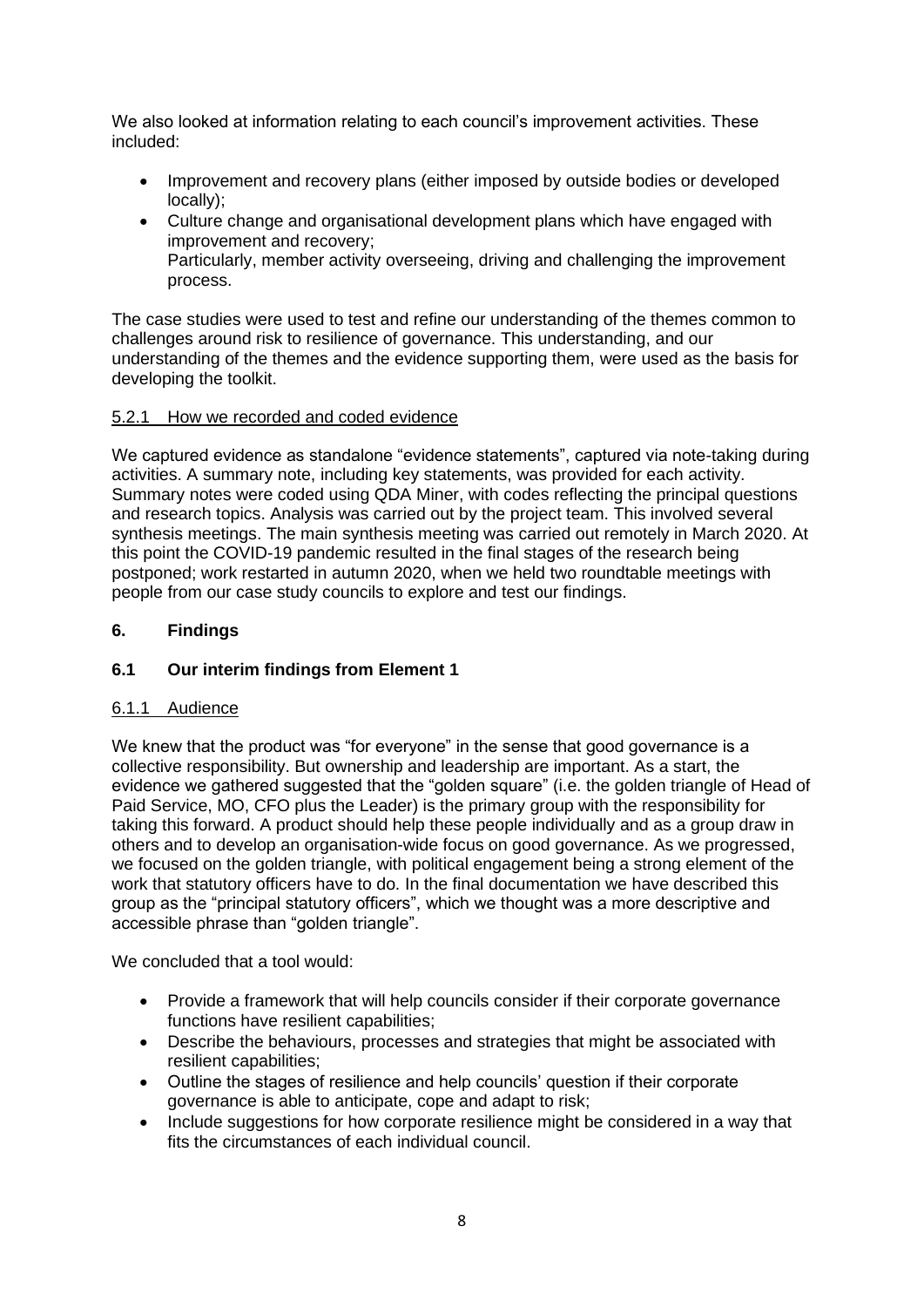In doing the above, the tool would:

- Be based on a clear intellectual footing and a typology that will make sense to people at a local level (the first draft of which is presented below);
- Consist of a "thinking toolkit" (see below) to take councils step by step through the process of understanding, reviewing, evaluating and deciding on governance improvements;
- In doing so, to suggest possible structural models for ensuring that governance improvement is owned and managed well;
- Focus, therefore, on the early warning signs of failure and how these might be evidence, but also on the steps which can be taken to arrest and resolve those challenges;
- Align to existing support within the sector on corporate matters, particularly from the LGA;
- Reflect on how governance failure feels, not just on its structural components.

The tool would need to provide an analytical framework for people to explore their responses to local practice, and the supplement the existing governance support material provided, in particular, by the CIPFA/SOLACE "Good governance in local government" framework (2016).

The tool would have to be attractive to users, and particularly the users who we want most to use it – those councils who might be at risk but who might not be willing to understand this risk. These councils – which may be defensive, introspective, and which may not take governance seriously in practice (although they may do in the abstract) are in general those that we would expect to be least interested in a tool like this. Attractiveness to this cohort is therefore a particular challenge. Messages might include:

- A focus on resilience rather than risk, or failure;
- A focus on making governance work practically rather than being a barrier to change, improvement or innovation;
- A focus on making decision-making more streamlined, systematic and effective;
- A positive focus overall rather than one which dwells on risks and dangers.

The tool therefore had to:

- Assist in linking people with senior, statutory responsibilities with accurate insights about when challenges and failure occur, where those might otherwise only be apparent to more junior staff;
- Assist organisations to understand where and how aspects of performance that they recognise as being evidence of good, strong governance are in fact evidence of the opposite;
- Recognise that it cannot address the issue of "failure" overall, but that by strengthening areas at governance risk, failure other than specific governance failure can be arrested;
- Not resort to easy answers about the adoption of new structures or the assignment of more resources to "solve" governance problems.

### 6.1.2 Context and general principles

We concluded that the broad context in which risk happens needs to be factored in as part of the design of a product.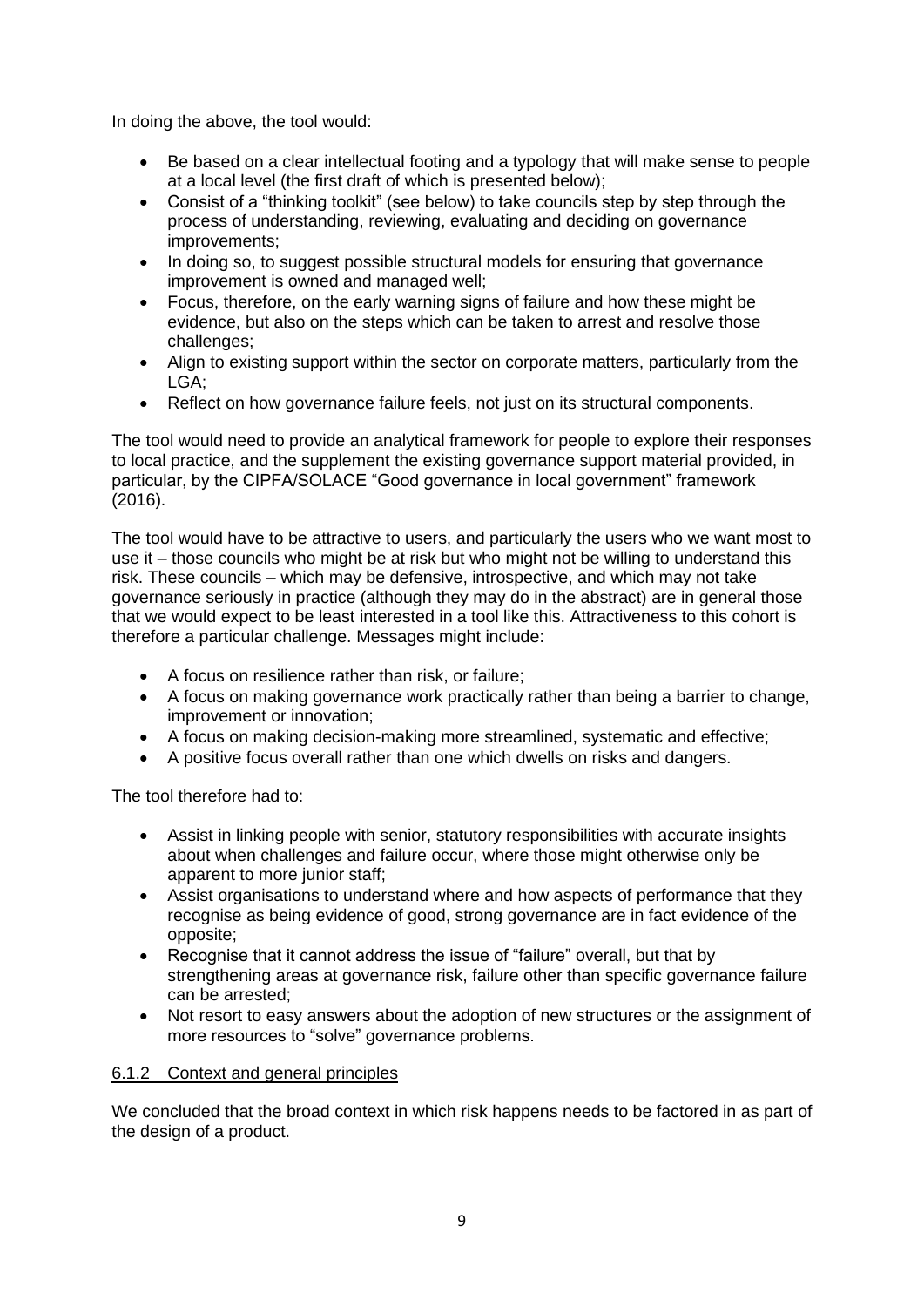- **Austerity and fiscal pressures.** Overwhelming and sustained pressure on council finances since 2010 has had an impact everywhere, but it has had a particular impact on the strength of councils' corporate cores, with a knock on impact on governance. Fiscal pressures constrain and limit councils' freedom to act, and force tough decisions on priorities which place under pressure the ability of councils to manage demand and need;
- **Demographic pressures.** In different areas, the impacts of an ageing population, a more transient population, poverty, poor health, limited employment opportunities and other features mean that councils have particular, distinctive demand pressures which make forward planning difficult:
- **Geographic pressures.** Geographical isolation and other factors may have an influence;
- **The council's wider role as a convenor in the area.** The extent to which the council recognises or takes on this role may be reliant on the character and nature of this partnership. In some areas strong relationships may exist for historic and other reasons, in others the relationship may be more atomised or antagonistic. Some of this may be within the council's control but much may not;
- **The council's formal governance structures.** For example, Mayoral authorities seem to be proportionately overrepresented in the number of councils needing external support, but how much of this is about Mayoral councils being susceptible to governance failure by virtue of their adoption of this structure, and how much to other issues;uncertainty and risk relating to the above issues. All the above factors will bring with them uncertainty. The extent to which a council recognises this uncertainty and has the resilience to whether it will be critical.

The way that context impacts on risks to good governance will play out differently in every area. This supported our initial contention that it will be difficult to draw together a consistent, national typology which would be able to assist (for example) national actors to make accurate judgements on governance risk in local areas.

Wider contextual factors are also present, including the broader relationship between the council and local people and the general esteem in which the sector is held.

We concluded that we wanted to avoid describing this context as a range of "external factors" because we do not think that a typology which dwells on a notionally external/internal divide for things that can enhance risk is helpful, and not reflective of how modern councils operate.

It was outside of the scope of this project to analyse these contextual factors in detail, but they are likely to play a part in how we encourage councils, using an end product, to "baseline" their understanding of the challenges they face and how they respond to those challenges.

We concluded that some of the features of strong, resilient governance appear to be – at a strategic level:

- Overall, a culture commitment to governance which includes:
	- o A recognition of the importance of the "golden triangle" and the role of the Monitoring Officer and CFO in particular;
	- o A sense of leadership being a collective responsibility and that elected members are front and centre;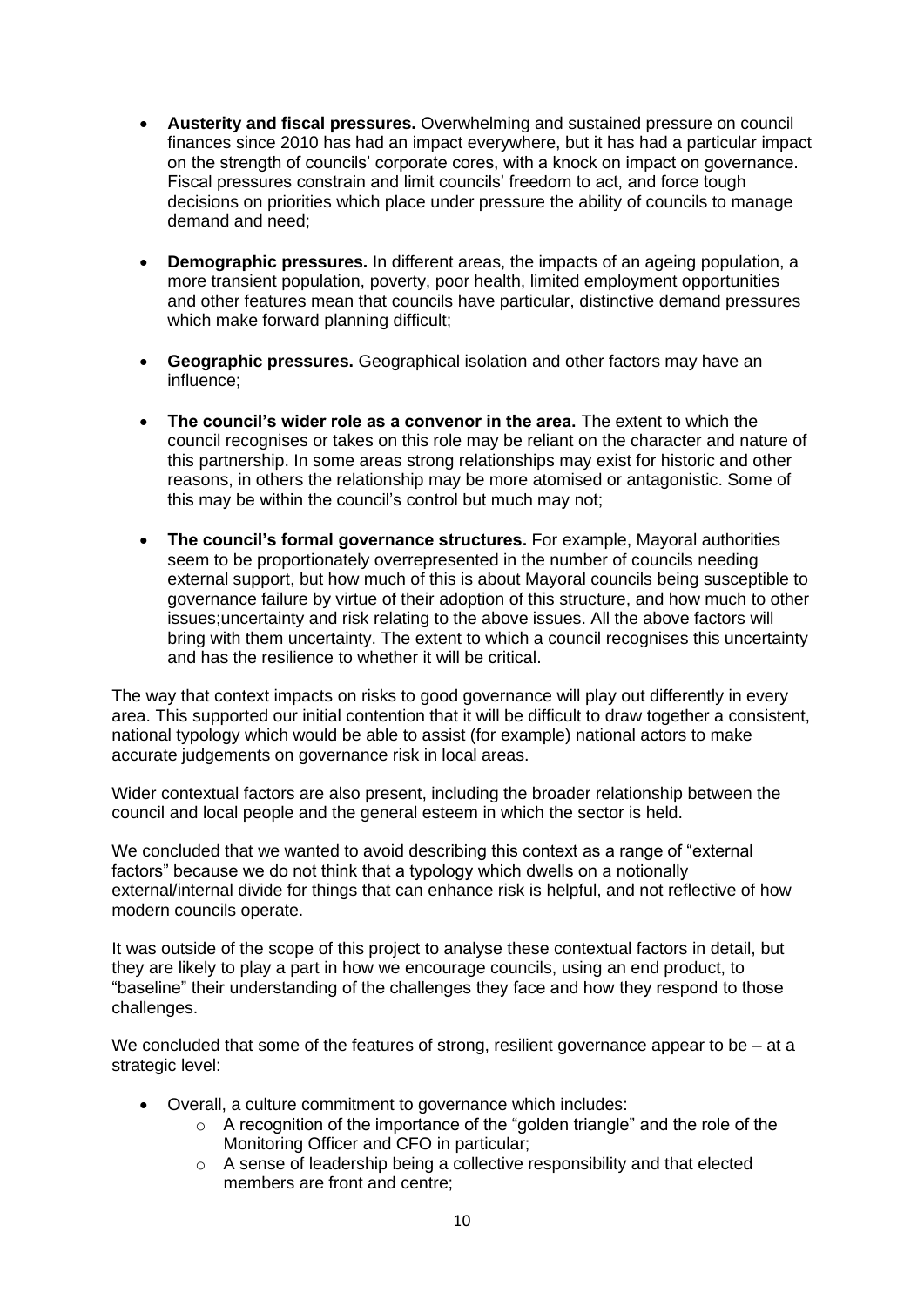- $\circ$  A recognition that process is important, but that substance and function should drive the approach to structure and process.
- Strong structures. Structures are only part of the story but having strong structures in place enhances resilience. This includes legally-compliant systems, constitutions and rules of procedure which are fit for purpose, understandable and understood, and other processes which embed some of the cultural practices described in further detail below;
- An understanding (and action on) the various external, contextual pressures that we discussed above. This may include the way that these pressures might impact on the way that people behave;
- An understanding of risk, and a measured approach to risk appetite and risk tolerance. This may include having a nuanced understanding of the risks and opportunities arising from new delivery methods, and will take account of the fact that risks individually and collectively interact in ways that may be unexpected;
- An understanding of the inherent value of a focus on equality and human rights and on how the perspectives of decision-makers can be driven by their subjective experiences;
- A clear sense of roles and responsibilities and in particular the way that members' and officers' roles interact;
- Aligned to the above, strong and positive interpersonal behaviours which reinforce these roles and responsibilities;
- Recognising the importance of corporate memory and taking steps to preserve it.

At a delivery-focused level, further evidence of good governance is:

- Performance which is aligned meaningfully to plans and objectives;
- Plans and objectives which reflect the authority's political priorities and which are informed by information and evidence;
- Information and evidence which is obtained and weighted through a diligent and consistent attitude to research (which includes a logical, systematic and transparent approach to public consultation and involvement);
- Listening and learning to others;
- A council which understands what evidence tells them and what it doesn't, where the gaps are in its understanding and how (and if) it can fill those gaps.

One principal finding emerging in Element 1 which we decided to test further in Element 2 was the sense that in councils which find themselves in challenging situations, and where risk to governance is high, individuals resisting change and improvement are not necessarily acting in bad faith. Generally people will be acting in good faith, thinking that what they are doing is right, and their actions might make sense given the perspective they have and the things which they, and the organisation, thinks are priorities. The challenge lies in, where this groupthink exists, providing for an opportunity for self-reflection and challenge to shift this worldview.

We sought to consider how the absence of these features might be evidenced at a practical, local level. Such evidence might include:

- The growth of "court politics" where senior officers jockey for member endorsement;
- An indulgent, or exasperated, attitude and approach towards scrutiny;
- A weak "golden triangle" where the Monitoring Officer may be relatively junior, inexperienced and/or may not have a seat at the top table;
- An environment where rules are to be "got around" in the interests of the council being more dynamic, flexible, etc;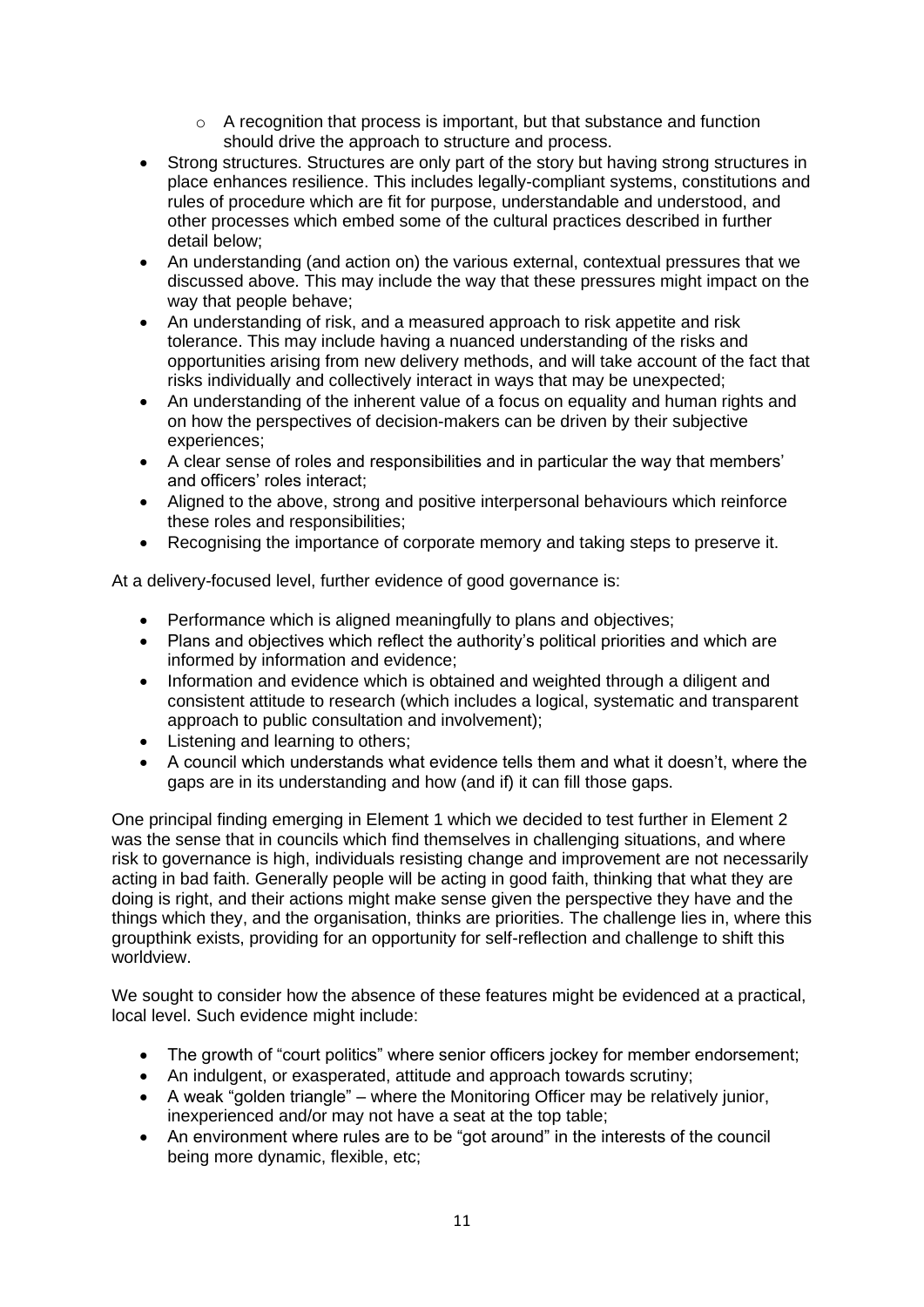- An environment where transformation and reorganisation (and/or the creation of novel delivery structures) are used as a proxy for resolving deep-set problems, or as a panacea;
- Squeezing "unit cost" as a way to drive financial accountability, and/or seeing costcutting as a driver;
- Compliance with rules rather than engagement with values;
- An approach where assumption and evidence about prioritisation and risk become comingled;
- An unwillingness to raise problems, or to see problems as anything other than unconnected operational issues with easy resolutions;
- An inability to recognise that certain behaviour and activities are weaknesses, including considering those behaviours as strengths (i.e., disputing the premise);
- A misunderstanding of the extent to which the risk of failure can and should be viewed as a motivator and/or the extent to which failure is seen as a natural part of change and transformation. Associated with this may be misunderstandings about the extent to which risk can or should be transferred to others (e.g. to providers);
- Both committing to, and living, positive working behaviours. A feature of poor governance is where leaders make public pronouncements about their commitment to positive behaviours but act in a different way \*without consciously realising that they are doing so\*;
- In the context of the above building up a self-image of yourself and your organisation as competent, well-run etc which over time becomes less and less accurate, and using this self-image to be defensive – and doing all of this in good faith

Significantly refined, some of these issues become behaviours and characteristics in the framework we have now published.

Practical research that we carried out suggested that risk and resilience are key elements in understanding how some of the above factors might intersect. The intersection of some of the above factors may not cause governance issues in some councils but may do in others because of underlying structural or cultural weaknesses.

# **6.2 Our findings at the end of the project**

### 6.2.1 Principles underpinning the design of the final product

When evidence from case studies had been gathered, we were in a position to reflect on our earlier findings and make refinements. We concluded that:

- **Good governance centres on people understanding their roles, the presence of clear systems for decision-making and oversight, a culture of candour and reflection, a commitment to communication within and beyond the council, the use of evidence to inform decision-making and a mature understanding of the role and influence of politics.** We have learned that it can sometimes be difficult to disambiguate good governance from general corporate health;
- **It is possible to set out a framework to guide people on how risks to governance can be identified, and how those risks can be mitigated**. We have chosen to adopt and adapt a framework with academic credibility; one that reflects the evidence we have gathered. It is built around several themes:
	- o **Anticipating** observation and preparation;
	- o **Coping (which in the final product we have called "Managing")** acceptance, and finding solutions;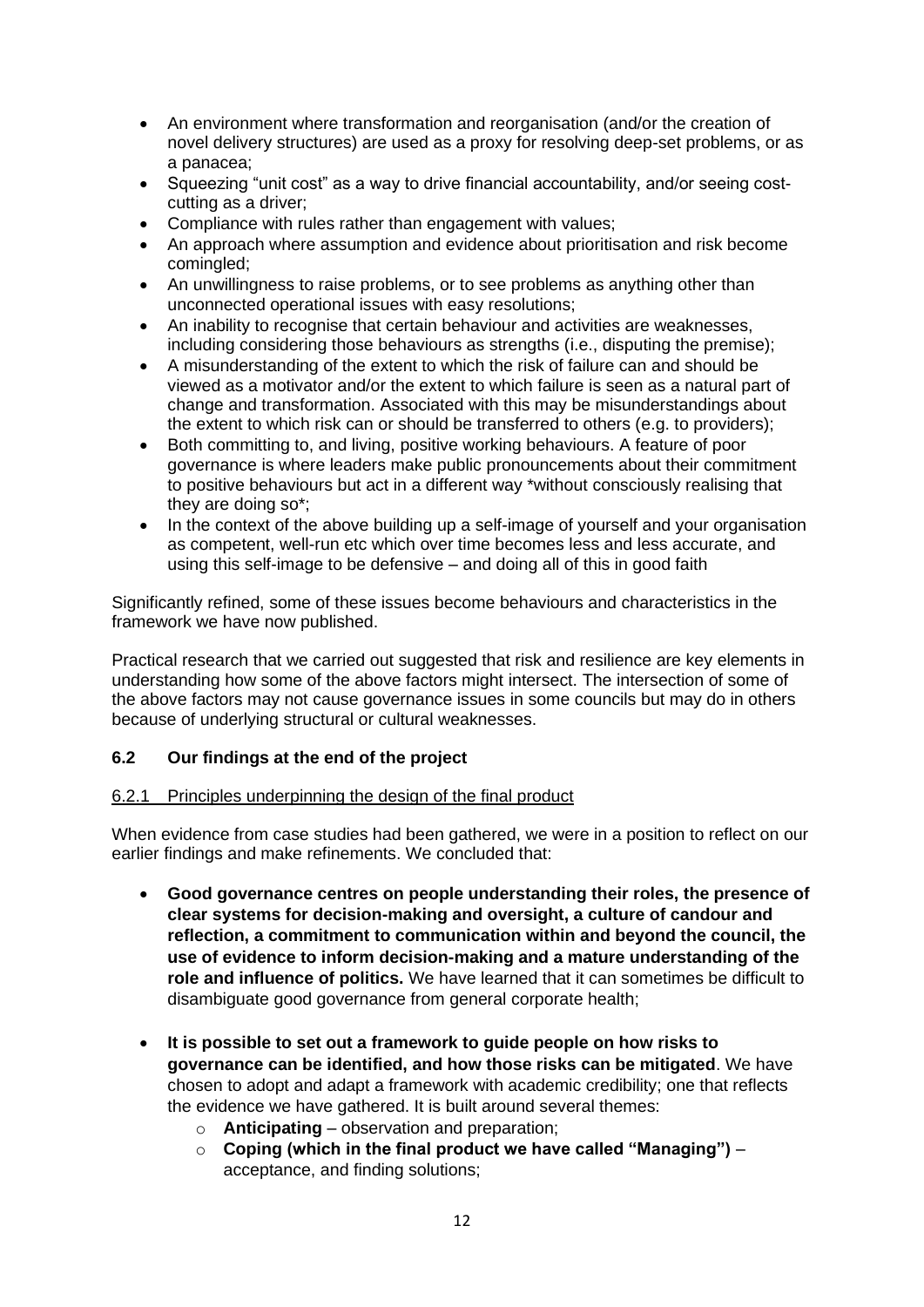- o **Adapting** learning, and bringing about wider organisational change.
- As people "anticipate" through observation of the current state of their governance arrangements, **it is possible to articulate a set of "early warning signs" of possible risk**. In early iterations of our work we speculated that this might provide a "typology of failure". However, for reasons we set out in the sections below, we consider that it is not possible to articulate such a typology in such a way that would have salience across the whole of the sector;
- **There are a range of actions that could be taken in response to these signs, and these need to be decided and acted on locally**. Possible actions vary significantly, and it will be difficult for a product or products to set out what those solutions might look like. By and large, solutions are highly relational in nature and tend to focus on dialogue, the development of a mindset of mutual reflection and challenge, and the better description within councils of mutual roles and responsibilities, including where specific accountabilities lie. A product or products can help to provide a suggested structure onto which these conversations can hang, but will be able to say little about the nature and outcome of these conversations substantively;
- **There needs to be a clear sense of WHO the actors are** who can take these actions individually and collectively, how they can act within the framework more generally, and what we can do to assist them;
- **There is a need to identify HOW possible concerns around risk can be understood and, where necessary, "escalated"** – within, and outside, the council. Tools have to be provided for people to bring concerns about governance to the attention of others within and outside the organisation. This is not the same as whistleblowing, but does raise associated personal risks which will have to be considered;
- **These tools, in order to be effective, will need to sit within the existing sectorled improvement offer**. Presenting a high profile and standalone product or set of tools associated with this work may be counterproductive, because it will present governance as something "set apart" from wider improvement, innovation and productivity.

### 6.2.2 The design of the framework

We applied these findings to the typology provided in the Duchek-derived framework described above.

We knew that we could not describe this as a "roadmap" for improvement on governance, but a framework the use of which can permit reflect on the presence of mechanisms and cultures to support them through stages of pressure and stress on governance while mitigating some of the risks associated with those pressures.

- **Anticipating**. This is about having strong systems in place to keep a "watching brief" on governance issues, and having the resilience to identify issues at the earliest stage.
	- o **Observation**. This is about keeping the health of corporate governance under continual review. It is about having in place a system of reflection and review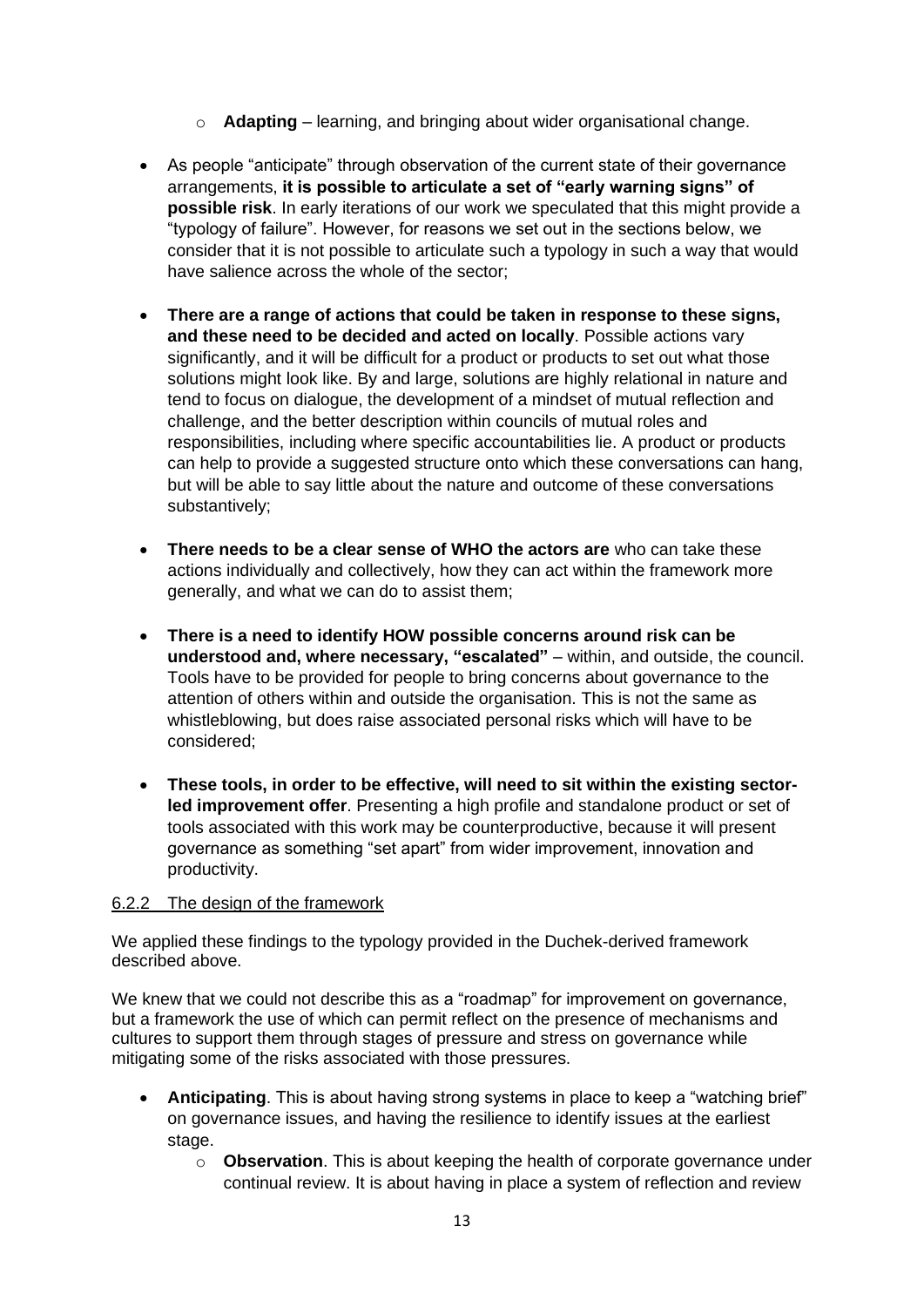which allows issues to be identified and addressed at an early stage. The "early warning signs" discussed below, and a mature attitude towards them, is a good step towards this. Effective observation requires:

- A communicating culture based on openness and respect, not based on information cascading through rigid management hierarchies (which includes the "early warning signs" discussed below);
- An engaged and involved councillor corps, whose concerns and insights are taken seriously:
- A need to take external reports seriously including reviews undertaken by the LGA, and external inspection by CQC/Ofsted;
- A particular focus on financial monitoring, and the oversight, monitoring and ownership of risk (financial and otherwise);
- o **Preparation**. This is about having the mechanisms in place to respond quickly to concerns about risk and capability. It includes:
	- Ensuring that the corporate capacity exists to respond to threats and risks, with clear political and organisational leadership from the top;
	- Ensuring that ownership of key corporate action and policies are understood so that action can be taken by the right people, at the right time, and in the right way – supported by certainty and rigour in the constitution and other governance documents;
	- An awareness and ownership of good governance across the organisation, supported by regular training and practical conversations (of the type discussed later in this paper);
	- Having proper risk management systems in place, including mechanisms for governance concerns to be escalated (as discussed in the sections below);
	- Looking to the examples of others in the sector to ensure resilience, including engaging candidly with national sector bodies.
- **Coping**. This is about ownership of weakness and being able to move quickly to identify a problem and then the solutions to resolve it. Although the Duchek paper uses "Coping" as the descriptor, the final material we produced describes this component as "Managing", which we thought sounded more deliberate, planned and proactive.
	- o **Acceptance**. This is the most challenging element of the framework. It is about the ability of individuals within the organisation and the organisation corporately to understand that weakness exists. It includes:
		- Contrition, where necessary, and acceptance of responsibility;
		- Listening to those within the organisation (including councillors) voicing concerns and providing the space for those conversations to happen productively;
		- Those in positions of responsibility (across the organisation) taking ownership of the issue and expressing a willingness and commitment to change;
		- An avoidance of overconfidence, and not underestimating the scale of the challenge;
		- Drawing together an awareness at the top of the organisation of issues critical to the business and subjecting them to anxious scrutiny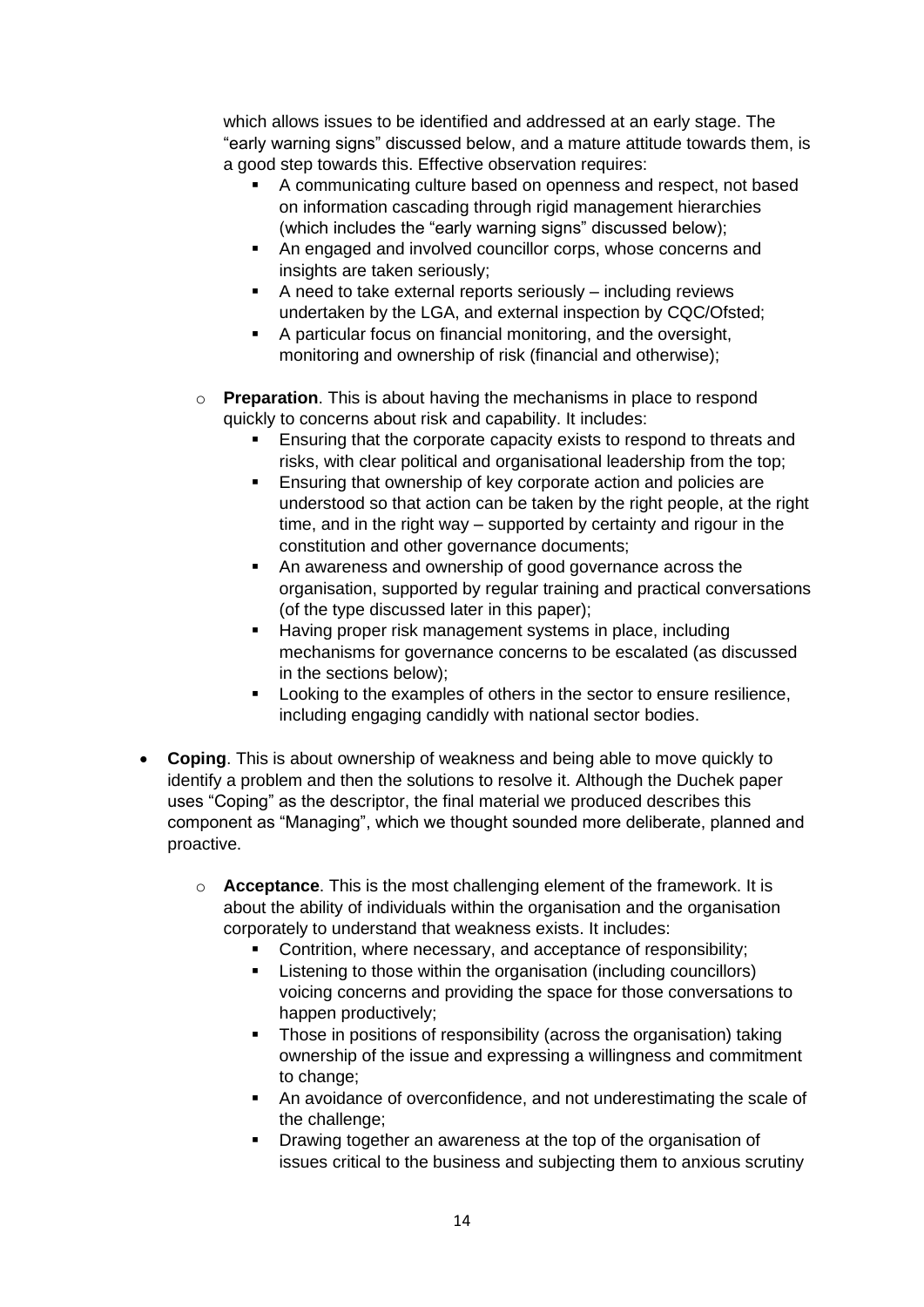– a sense check of whether other weaknesses might exist as yet unrecognised.

- o **Solutions**. This is about moving swiftly to develop plans for improvement. These could be informed and supported by people from outside the organisation, but would always require clear and unambiguous internal ownership. The nature and intensity of actions would be influenced by the seriousness of the risk. It includes:
	- Solutions being brokered and agreed using a "one team" approach driven by a need for inclusivity;
	- Not focusing on a single governance "improvement plan", but recognising that conversation and action addressing behaviours is more likely to effect change;
	- Actively seeking and using external advice but in a measured and proportionate way; not deferring to that advice but using it to construct solutions relevant to local circumstances;
	- Putting in place plans for improvement which are actively acknowledged in the organisation as realistic;
	- Plans having clear, specific individual and collective accountability for specific change, which focuses on behavioural change rather than structural or process change;
	- **Effective external and internal communication to accompany the** above;
	- Making a conscious break from past ways of working while still taking responsibility for them, and not forgetting the lessons.

Solutions would need to be framed in such a manner that would be sustainable for an authority which might be under financial pressure, but framed on the point that mitigation of risk is less resource intensive than (potentially) recovery from failure.

- **Adapting**. This is about medium and long term change; a sustainable pace of change and making sure that those changes are resilient, and that they persist through the modelling of positive behaviours.
	- o **Learning**. This is about using the experience of solutions planning to inform longer term change – recognising that improvement is not just agreeing a set of short term actions to provide stabilisation, but is likely to involve more fundamental change. It includes:
		- Continuing receptiveness to external advice, support and challenge;
		- A restatement of the basic principles of leadership, responsibility and clear lines of accountability to ensure these issues are well understood – getting the basic building blocks right;
		- $\blacksquare$  Reflecting and learning on the need to focus and prioritise as a key factor in good decision-making and in making further governance improvements;
		- Reconnection with partners and the wider public resetting and taking responsibility for rebuilding relationships, where necessary – building alliances and being prepared for others to take the lead.
	- o **Organisational change**. This is about embedding short term solutions and medium term learning to ensure that a sustainable "watching brief" on risk can be established which can provide early warning of future risks. It includes: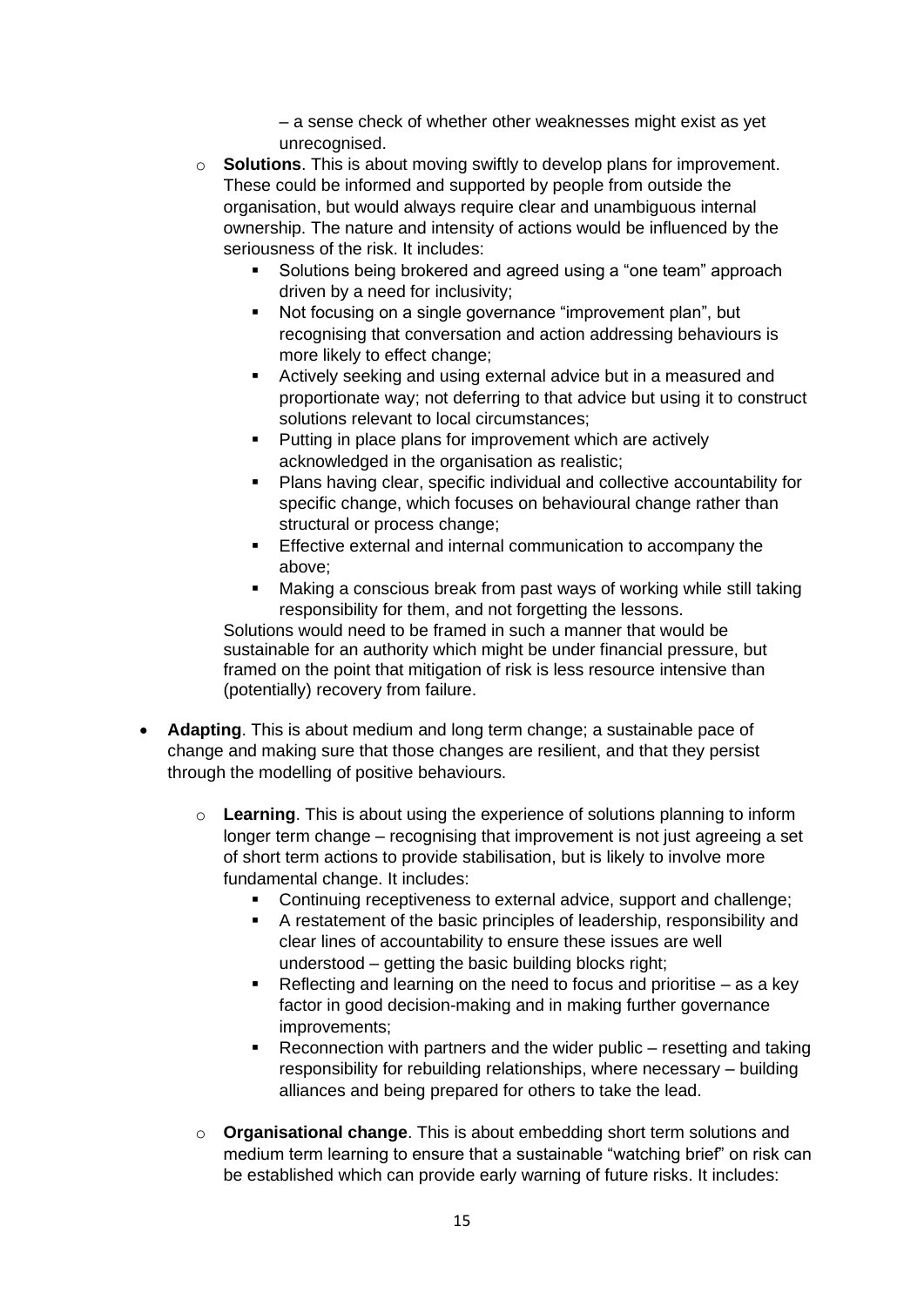- Investing in corporate capacity, including ongoing capacity to change;
- Having a narrative about change and improvement, how it has happened and how it will continue, which is shared and collectively owned;
- Having the right people (with the right skills) in the right place to both deliver and sustain change and improvement;
- A renewed, and strong vision for the future which aligns decisionmaking and oversight activity to a corporate plan which confidently reflects local need;
- Having a clear and understood approach to risk appetite, which is followed consistently through the decision-making process and which is understood in how matters are overseen, escalated and delegated;
- **EXE** Taking these lessons out to the wider partnership, and the wider area – using them to influence how the organisation might need to be redesigned so as to engage better with spaces and responsibilities beyond the "council" as an institution.

## 6.2.3 Exploring and refining the "early warning signs"

The first element of the framework relates to an identification of what we originally described as "early warning signs", but what we came to describe as examples of positive and negative behaviours which might, individually and collectively, increase or decrease risk.

We developed a range of behaviours which might be suggestive of risk around governance. There are **seven** core features, which have become the seven characteristics of our final product.

For each of these we identified a range of practical ways that people in local areas might evidence these risk signs. All of these relate in some way to relationships, attitudes and values – cultural aspects of the way that councils work – rather than to the presence of systems, processes and structures. Alongside a general articulation of each one we have provided examples of what they might look like in practice. We drafted a set of both negative and positive descriptions.

We considered where "tipping points" might exist, and whether it might be possible to say that if a person looking at this list can point to five or six or seven of these features being present, that would "trigger" some kind of escalation within or outside the council. Reviewing our earlier research (particularly from the case studies) suggested that this was not the case, and that trying to establish a tipping point would both enhance inaccuracy, and contribute to complacency.

Key points we considered included that:

- These features will manifest different in different councils;
- Any given council is likely to display some of these features;
- Different individuals are likely to recognise different features depending on where in the organisation they sit.

These points have informed the way that we suggest that this list of warning signs is used, by whom and under what circumstances. This issue of practical use is covered in the next section. As such we drafted these early warning signs to be illustrative, and most useful in providing a framework or **common language** around governance risk, which can be used to identify points of weakness. It is not, therefore, a checklist.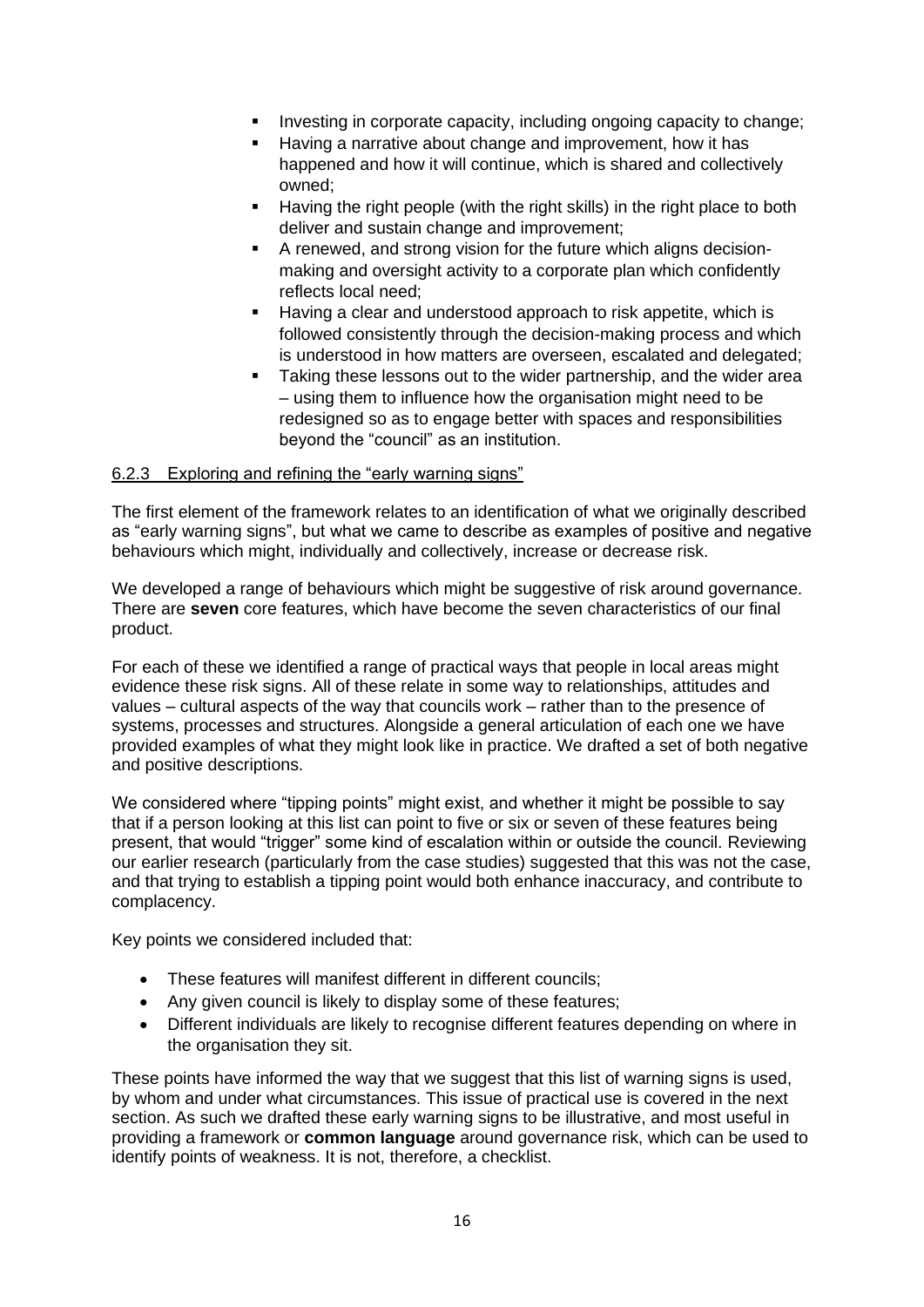#### *People involved in acting on the features, and with a role to play in using the framework*

People involved in acting on these features will be:

- Officers, individually. Officers at every level of a council must have the ability, through the guidance of a tool engaging with the early warning signs, to reflect on their own experiences and to identify where concerns, for them, may exist;
- Members, individually. As above;
- Officers, as teams. Officers working in teams may choose to use the tool to reflect on their common understanding of where weaknesses may exist, to help them to work more effectively within the organisation and to clarify their collective roles and responsibilities;
- Statutory officers working together in particular the "golden triangle", comprised of the MO, s151 and Head of Paid Service. This might be expanded to a "golden square" to include the Leader, or even a "golden pentagon" to include the role performed by the statutory scrutiny officer; in the final products we decided to focus on the golden triangle as it is more broadly understood. This group of individuals have both a protective role (for the governance framework) and a role in leadership;
- Officers, in specialisms. Officers with specialisms in areas of particular importance to good governance – lawyers, accountants, governance professionals – may want to consider and share their conclusions across the council to see where weaknesses may be systemic.
- Members, in political Groups or otherwise collectively.
- Senior leadership the golden triangle, golden square and/or SMT, supplemented by councillors in leadership positions and who could model positive behaviours around governance (this would not be limited to Cabinet).

Within a local area, there will be individuals and organisations with a stake in how the council is governed, and who might be able to share expertise and insights to assist in the identification of solutions, and taking action on them. Part of adaptation and change is likely to involve a recommitment to the world beyond the council – a recognition that the authority will have to play an active role on the local and sub-regional stage.

There will also be support to draw on nationally, from within the sector. In some councils it will be impossible for some of the "group" activity described above to happen effectively. It may be difficult to set aside time in councils which do not take governance seriously; actions to improve governance in organisations with a defensive attitude may be captured by interests which will work against the aims of our work. In the section below on "How", we have highlighted the need for the presence of escalation mechanisms.

In these instances, external support for officers, councillors and councils is particularly important, which is why there must be engagement with national sector support activity.

*Sector leadership*. As the membership organisation for local government and the organisation principally tasked with sector-led improvement we considered that the leading role in developing and managing insight from this process should sit with the LGA.

Corporate peer challenge (and other peer challenge mechanisms) can test the extent to which individual and group conversations have happened in organisations on matters relating to governance. Principal Advisers and others with improvement service responsibilities can provide support and guidance on these matters alongside their role in gathering insight to support the direction of resources to priority councils. LGA Group Offices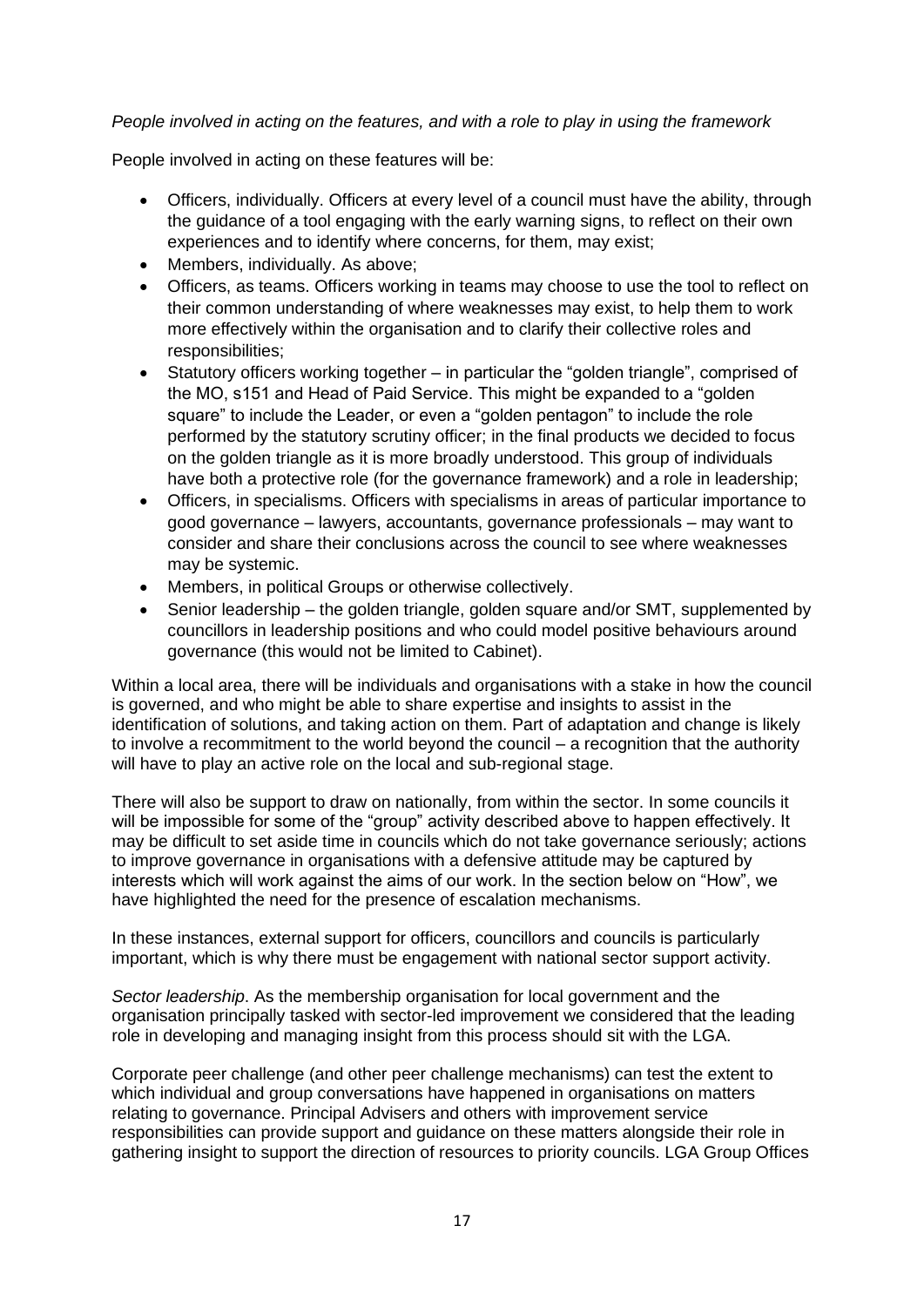can provide a mechanism for concerns developed by individual council Groups to be added to these insights.

In our view integration of the features and themes of this research into the broader sector-led improvement offer is the best way to ensure that governance is treated as a holistic part of improvement more generally.

*Specialist membership organisations*. SOLACE, CIPFA, LLG and ADSO are the membership organisations for officers with a particular stake on issues relating to corporate governance. Our work suggests that these professional membership organisations could play a role in supporting those with concerns to raise, and we may wish to discuss with these organisations directly the way that they can support their members to raise concerns, especially if their authority is inclined to be dismissive or hostile to those concerns being dealt with.

*Other sector organisations*. Other bodies – such as think tanks and consultancies – will probably need to be engaged with, with a view to driving innovation. Part of identifying solutions to risk may lie in thinking differently about how governance may need to work in the future. Sector organisations carrying out substantive research on productivity and innovation are likely to have insights on which local authorities can draw. Failing to draw lessons from innovation in the sector would risk solutions looking traditional, and possibly drawing councils back into a position of weakness.

#### 6.2.4 How we thought people should use the framework

We do not think that tools arising from this research will best sit in a standalone product. We instead consider that they should form a part of the existing range of support around sectorled improvement. Integration with existing support mechanisms is the most important thing. That said, we recognise that it is important that supporting documentary material is produced, and the process for doing that is discussed in the section entitled "next steps".

Evidence suggests that the important thing is being able to provide officers and members alike with a common language to talk about these kinds of risks, and the tools to understand how to take concerns further.

We concluded that the golden triangle should play a central role in ownership of governance improvement, management of governance risk, and escalation of concerns on governance from elsewhere in the organisation. We also concluded that other senior officers would have a critical role to play, and that councillors in "leadership"<sup>2</sup> positions would too.

The oversight of this role can be carried out in two ways:

- By a council's Audit and Governance Committee or another member committee with a specific responsibility and ownership of governance matters;
- By Full Council, through the integration of the work of the golden triangle/square within the Annual Governance Statement, with the AGS providing written accountability to the council corporately on the actions taken to learn and act on any relevant concerns.

 $<sup>2</sup>$  By "leadership" we mean leadership on governance – this would include councillors in prominent decision-</sup> making positions as well as those who, by virtue of their responsibilities, have particular ownership responsibilities – chairs of audit committees and scrutiny committees for example.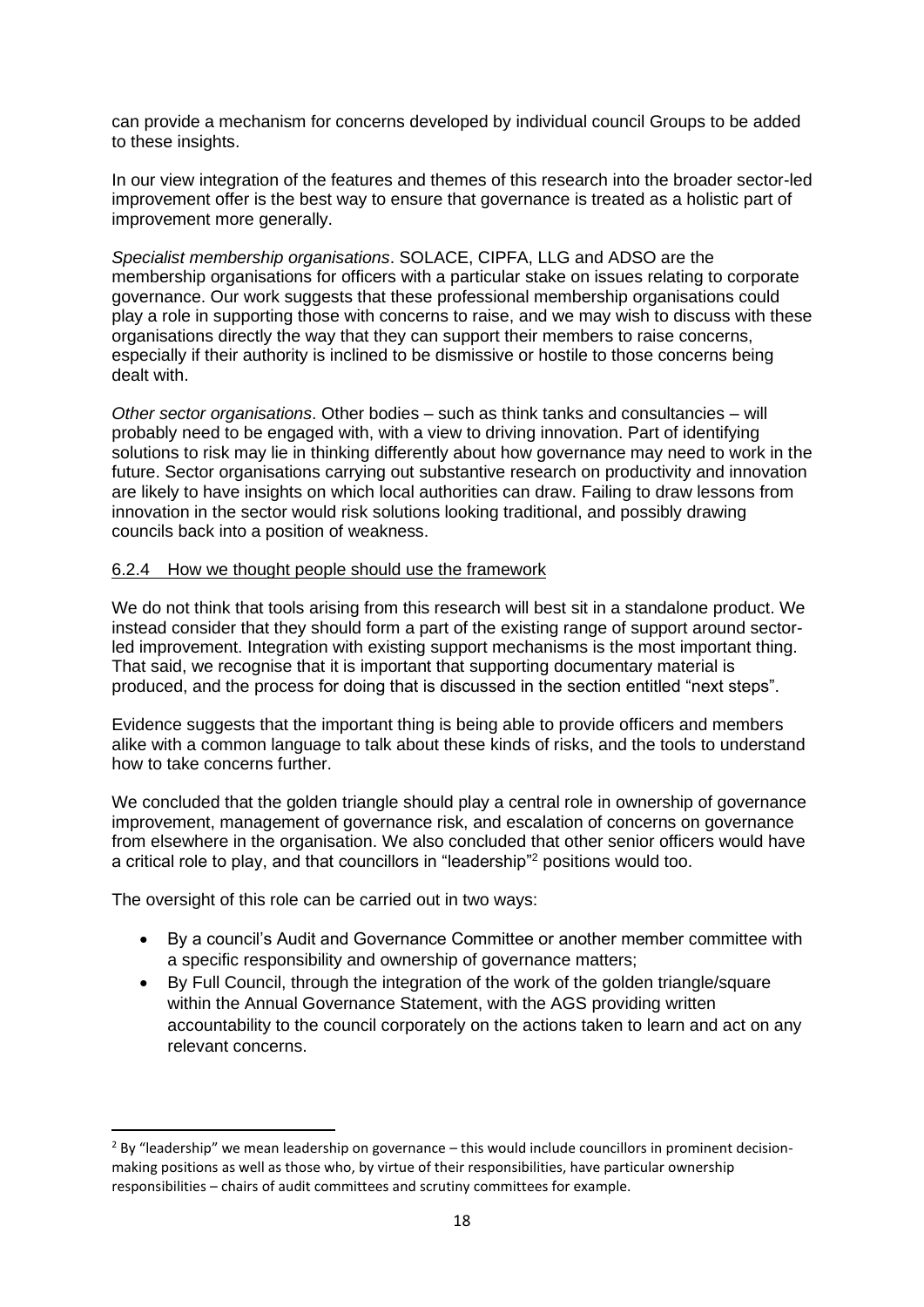We concluded that use of the AGS through Full Council was probably the most effective way to ensure this oversight and ownership.

The golden triangle should, we considered, have in place arrangements to assure at least their awareness of conversations on risks to governance happening across the organisation, and actions taken as a result of those conversations. We thought that it should be down to the golden triangle/square to determine how they expect matters of concern to be reported up to them, and how they should manage the prompt and accurate escalation of concerns where they occur. In our final product we have reduced this reliance on the principal statutory officers and sought to put forward a model which recognises the individual, and collective, responsibility of a wider range of members and officers to lead and own these issues.

We considered in detail what might happen where the strength and capacity of those in leadership positions would not allow for the operation of the framework with the rigour that we consider necessary – or what would happen where councils simply decided not to use the framework. For those circumstances we sought to design "bottom up" processes for review, and to signpost to external sources of support.

#### 6.2.5 How action might be taken

We knew that central to the framework was the need to take action \*before\* problems occur. Action would be taken where risk is seen to have increased – not where the council is on the brink of failure. Improvements may therefore involve making tweaks to systems rather than wholesale reform. This provides a way of ensuring that problems stay manageable and do not continue unaddressed.

The precise nature of the action to be taken depends on the nature of the council's challenges, and the point at which those challenges are addressed. Actions are likely to be behavioural, and will be about the relationships and duties shared by individuals and groups inside and beyond the council.

Predicting the nuances of these issues is difficult. There is no blueprint for risk mitigation, or improvement, around governance. The aim of the product would therefore be to provide a structure for the necessary conversations – setting out who ought to be involved, what issues need to be discussed, how solutions could be identified and their implementation held to account. Deliberately, it has little to say, substantively, about the precise form of those solutions. Hence the products' focus on diagnosis and discussion rather than setting out a clear blueprint for improvement itself. Other products, and support offers, exist for this kind of work, and the material signposts these products.

As such our material was designed to focus on **anticipation** – on understanding and preparing for risk, and using that understanding to develop mature solutions together.

Depending on the possible scale of the challenge this might be the point at which to bring in external actors. This is why framing this work as an integral part of existing sector offers is, we think, particularly important.

### **7. Next steps**

We are publishing material in the recognition that we will need to refine the framework and its components as it comes to be used.